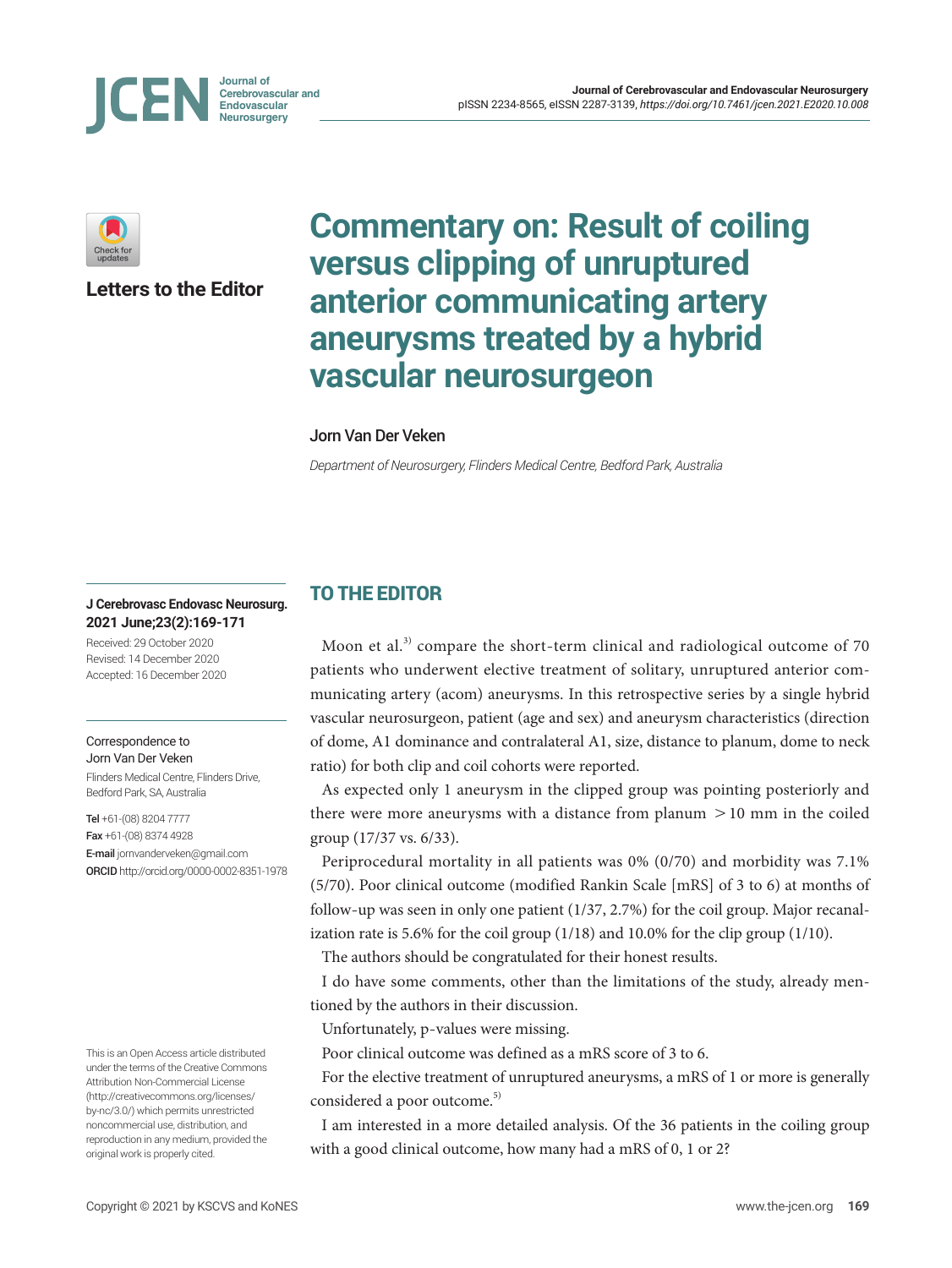# **ICEN**

Would the conclusion have been different if a poor mRS would have been defined as 1 or more?

Three patients who underwent clipping had a procedure-related complication. Two of them were accompanied by a perforator infarction and the other by a remote cortical hemorrhage, causing a mild cognitive impairment for all three of them.

Probably one of the most underreported outcomes when treating acom aneurysms is neurocognitive change (memory, executive functions, language, behaviour, depression) particularly for unruptured aneurysms. Subtle deficits in memory and executive functions will not be picked up by a mRS or GOS.<sup>2)</sup>

Whether or not treatment modality affects neuropsychological outcomes remains currently unclear. Implementing a neuropsychological assessment pre- and postoperatively would be valuable.

Continuing with the importance of post-operative follow-up, unfortunately only the post-operative digital subtraction angiography results were included in this study. FU MRA and or CTA were excluded from this study due to the difficulty to accurately assess whether the aneurysm has recurred or not, due to metal artefacts. All patients underwent a postoperative CT and MRI as a standard postoperative management.

Documenting procedure-related radiological abnormalities would have been useful for both treatment modalities. High rates (38.1%) of treatment-related injury in patients with clipped unruptured acom aneurysms have been reported. $4$ <sup>t</sup>) In 2 prospective studies, 8 out of 15 patients had new DWI hits after the endovascular treatment of anterior cerebral artery/acom aneurysms and microembolic lesions were noted in 101 of 271 patients (37.3%) after endovascular coiling of unruptured cerebral aneurysms (mixed anterior and posterior circulation). $1)$ <sup>1)6)</sup>

Evaluating complete occlusion is of evident importance, however objectifying iatrogenic injury should be registered and implemented when discussing outcomes. Whether these injuries are truly 'subclinical' is a question that might be answered by a thorough neuropsychological assessment.

To conclude, the quest to find the optimal treatment modality for specific subtypes of acom aneurysms in specific patient groups continues.

The specificity with which the authors subcategorise these aneurysm characteristics should be pursued. In light of the excellent results now obtained from elective aneurysm surgery, we should be responding by searching for increasingly subtle differences in outcome from the various treatment modalities to determine the best approach for individual patients.

In addition, there appear to be some calculation errors: Table 1: clipping inferior 14, anterior 12 total 26 (in the table it says 36)

Furthermore, there appear to be some confusion with regards to the data in the text.

Under results, clipping, is written:

… 22 (59.5%) aneurysms were directed anteriorly or inferiorly, and 15 (40.3%) posteriorly or superiorly.

I presume the Table is correct and the correction should be: 26 (78.8%) aneurysm were directed anteriorly and inferiorly, and 7 (21.2%) posteriorly or superiorly.

Under results, coiling, is written:

In this group, 36 (78.8%) aneurysms were directed anteriorly or inferiorly, 7 (21.2%) posteriorly or superiorly.

I presume the Table is correct and the correction should be: 22 (59.5%) aneurysms were directed anteriorly and inferiorly, 15 (40.5%) posteriorly or superiorly.

Under paragraph results, complications and clinical results a number is missing:

Poor clinical outcome (mRS of 3 to 6) at months of followup was seen in only one patient (1/37, 2.7%) for the coil group.

I presume 6 months follow-up.

### REFERENCES

1. Bendszus M, Koltzenburg M, Burger R, Warmuth-Metz M, Hofmann E, Solymosi L. Silent embolism in diagnostic cerebral angiography and neurointerventional procedures: a prospective study. Lancet. 1999 Nov;354(9190):1594-7.